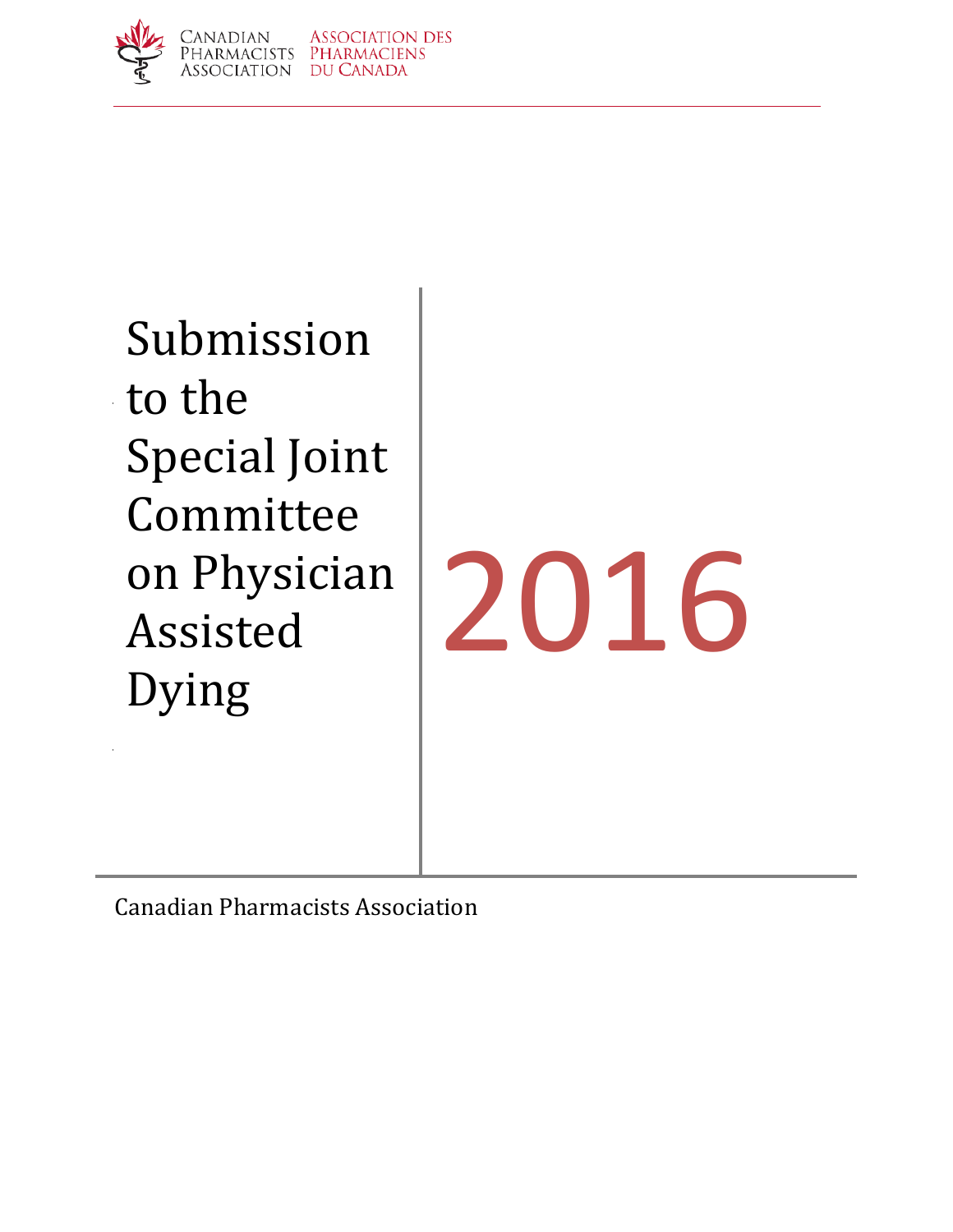

# **Table of Contents**

| Pharmacist Survey on Assisted Dying: Early Considerations for Pharmacy Practice5      |  |
|---------------------------------------------------------------------------------------|--|
|                                                                                       |  |
| Appendix 1: Pharmacy involvement where assisted suicide and euthanasia are permitted7 |  |

For additional information please contact:

Joelle Walker, Director of Government Relations [jwalker@pharmacists.ca](mailto:jwalker@pharmacists.ca) or 613-523-7877 ext 387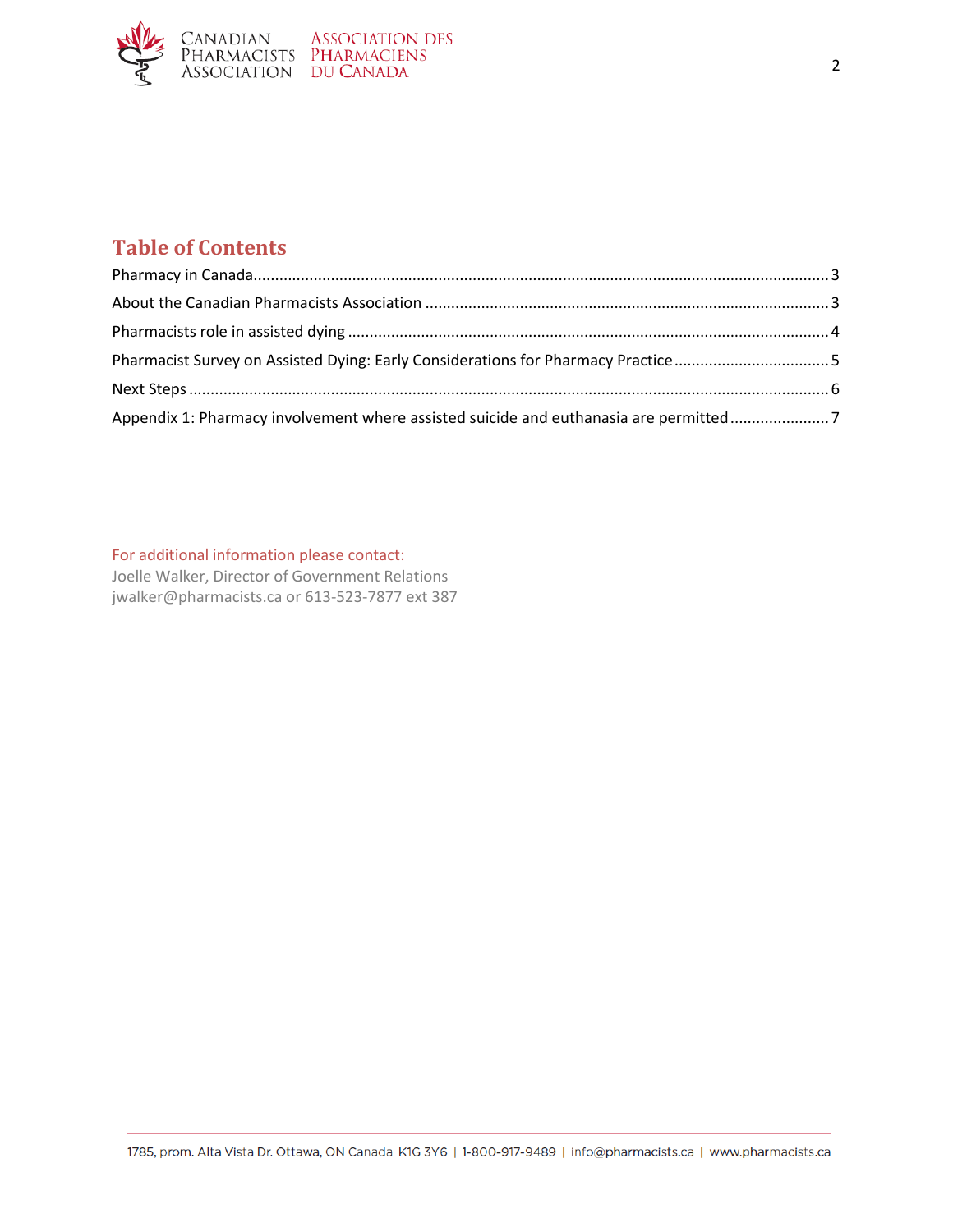

## <span id="page-2-0"></span>**Pharmacy in Canada**

#### **Pharmacists in Canada**

Canada has approximately 39,000 licensed pharmacists. Of those, 27,500 work in 9600 community pharmacies and 6500 work in hospitals. Almost 5000 pharmacists work in other settings such as the pharmaceutical industry, governments, associations, colleges and universities.

## **What Can Pharmacists Do In Canada?**

Today's pharmacists are highly respected as the medication management experts of the health care team. They collaborate with patients, their families and other health care providers to benefit the health of Canadians. The pharmacist's traditional role is expanding, and pharmacists across Canada deliver a range of innovative services, including medication reviews, chronic disease management, immunization services and wellness programs. Most provincial governments have approved pharmacist prescribing with varying scopes of authority, a service that complements the care provided by a doctor and can result in more convenient refills, less time spent dealing with prescription changes and collaborative medication management.

## <span id="page-2-1"></span>**About the Canadian Pharmacists Association**

The Canadian Pharmacists Association was founded in 1907 and is the national professional voluntary association providing leadership to pharmacists in all areas of practice. Our members are active in community and hospital pharmacies, long-term care facilities, home care, academia and industry. In addition to advocacy, CPhA also publishes therapeutic guides and delivers continuing education courses to empower pharmacists in providing optimal patient-centred care.

## **Our Mission**

Advancing the health and well-being of Canadians through pharmacist care.

#### **Our Vision**

Pharmacists providing world-class pharmacy leadership.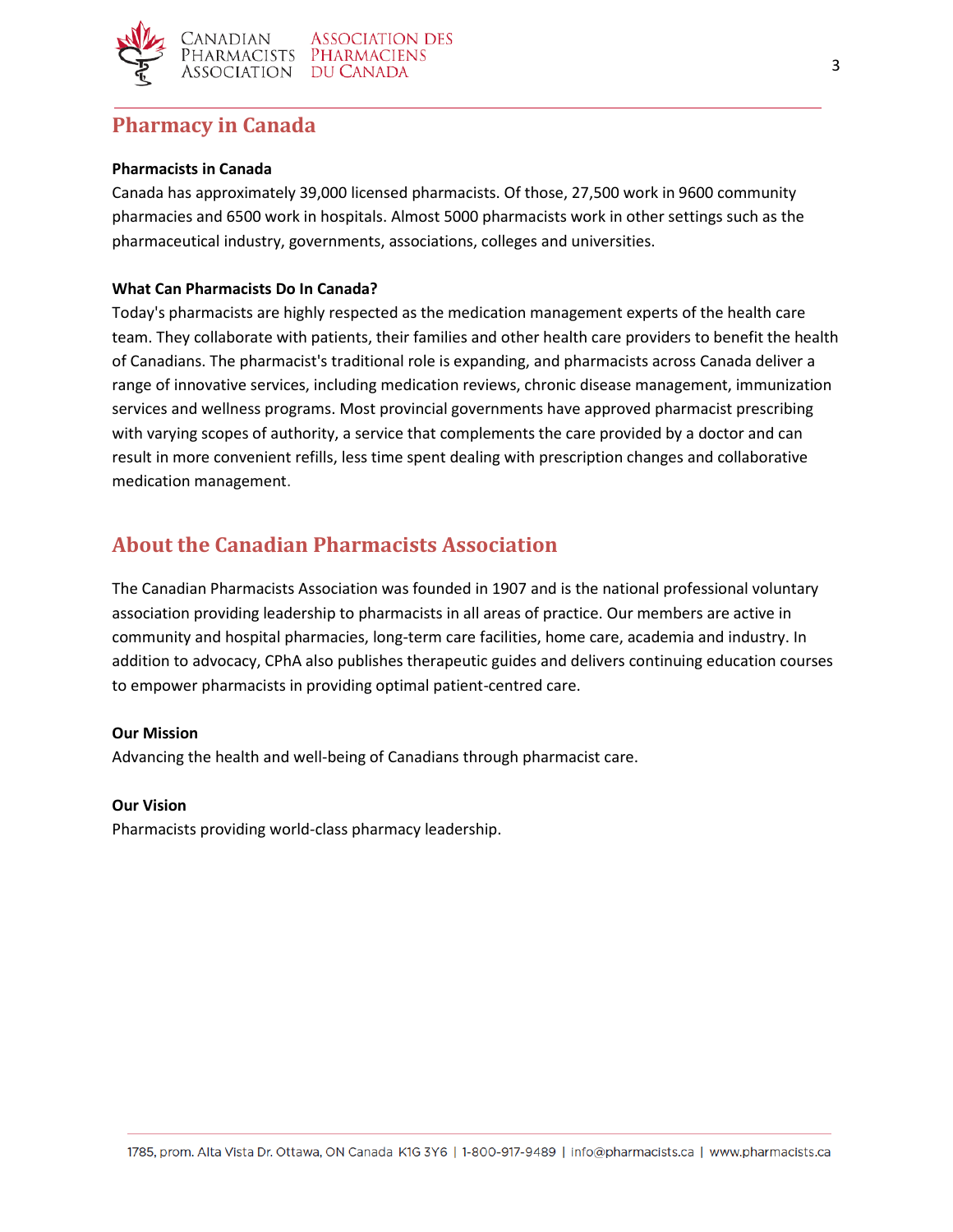

 $\overline{\phantom{a}}$ 

# <span id="page-3-0"></span>**Pharmacists role in assisted dying**

CPhA's submission is informed by the Committee's request for input, through the lens of Canadian pharmacy practice. Specifically, this submission highlights the pharmacy community's views on eligibility criteria and definition of key terms, safeguards to address risks, procedures for assessing requests for assistance in dying (for pharmacists) and the protection of physicians' – and pharmacists' – freedom of conscience. While CPhA does not yet have a formal policy position on assisted dying, and therefore does not offer specific recommendations to the Committee, this submission seeks to highlight early considerations in the development of legislation as it pertains to pharmacy practice.

Regardless of the legislative framework that is developed, there will be a role to play for hospital and community pharmacists. In jurisdictions where assisted dying is legal, experience shows there are profound implications for pharmacy practice. In the case of physician-assisted suicide<sup>1</sup>, a patient is provided with a prescription at a high enough dosage to cause their death. This would require a community pharmacist to fill the prescription and may necessitate pharmacist counseling. In the case of voluntary euthanasia or medical aid in dying<sup>2</sup>, a doctor could inject the patient with a lethal dose of medication. This would require a hospital or community pharmacist to fill the prescription, and may also necessitate pharmacist counseling.

While it is difficult to predict the impact of assisted dying legislation in Canada, jurisdictions where assisted dying is legal indicate potential practice issues for the pharmacy profession. For example, research shows that most pharmacists in the Netherlands are directly affected by assisted dying. Results of a survey published in 2000 show that 78% of community pharmacists had received at least one request to dispense drugs for euthanasia or physician-assisted suicide in the years 1991-93 and 11% received at least one request in 1993. $3$  While assisted dying is less common in other jurisdictions which allow it, a defined role for pharmacy has been recognized by governments through legislation and formal guidance has been developed by professional and regulatory pharmacy bodies. Appendix 2 (Pharmacy Involvement Where Assisted Suicide and Euthanasia Are Permitted) provides a complete overview of international assisted dying legislation as it pertains to pharmacy, and a description of practice guidance issued by pharmacy regulators in other jurisdictions.

 $^1$  CPhA notes that the term 'physician-assisted suicide' is politically sensitive. It is employed in this submission in accordance with the consultation materials produced by the Panel.

 $2$  CPhA notes that the term 'voluntary euthanasia' is politically sensitive. It is employed in this submission in accordance with the consultation materials produced by the Panel.

 $^3$  Lau HS, Riezebos J, Abas V, Porsius AJ, De Boer A. A nationwide study on the practice of euthanasia and physicianassisted suicide in community and hospital pharmacies in the Netherlands. Pharmacy World and Science 2000; 22: 3-9.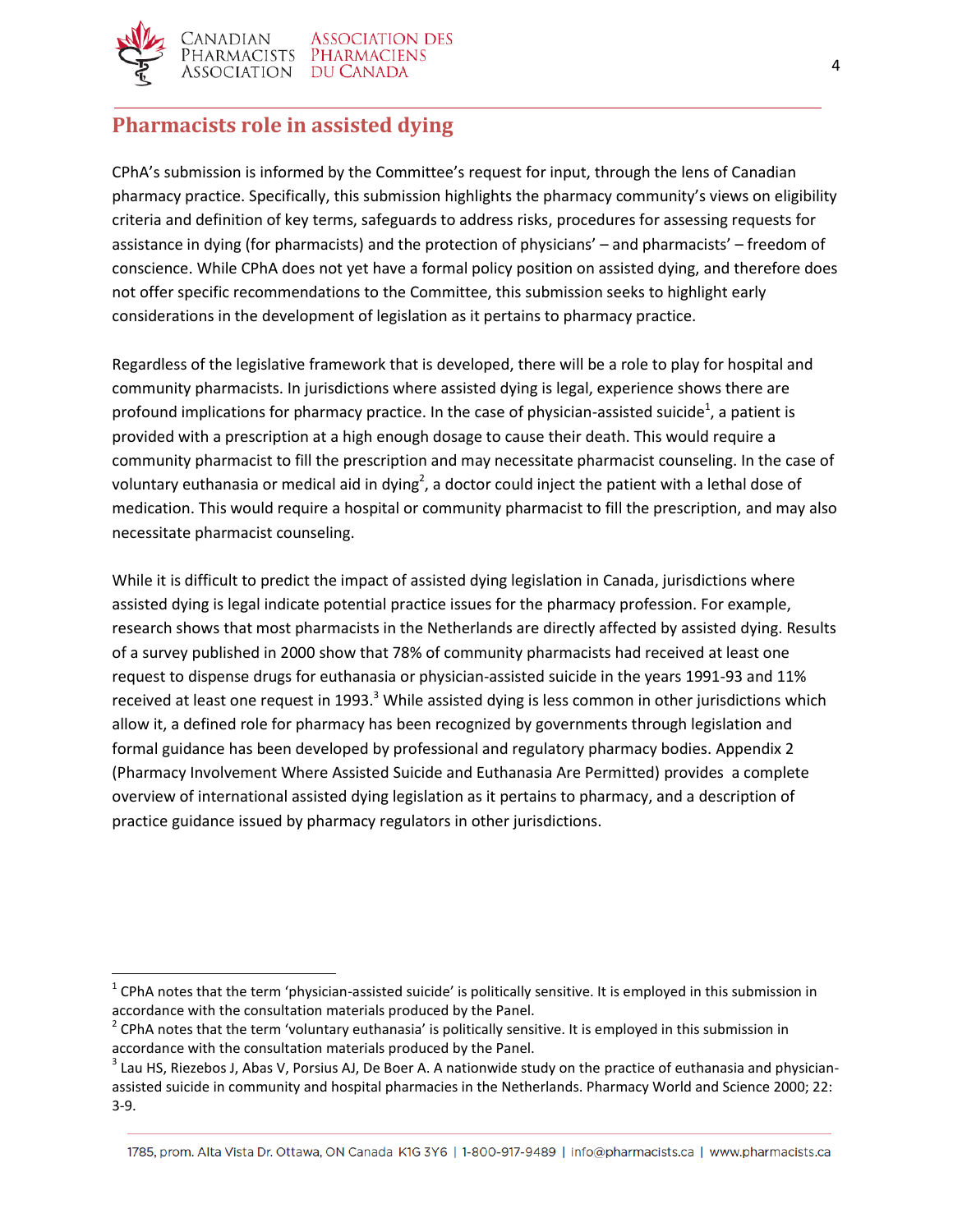

# <span id="page-4-0"></span>**Pharmacist Survey on Assisted Dying: Early Considerations for Pharmacy Practice**

CPhA does not currently have a formal position on assisted dying as it relates to pharmacy practice. As a first step toward the development of such a policy, CPhA surveyed pharmacists across the country to better understand the pharmacy community's views on the issue. With nearly 1000 responses it is clear that the profession has a significant interest in this contentious and emotional issue. Specifically, the survey garnered 978 individual responses, the majority from community hospital pharmacists representing every province and territory and touched on a variety of issues including protection of conscience, pharmacist participation, pharmacist counseling and drug information issues. Pharmacists from across Canada expressed their concerns clearly on a number of key issues:

#### **1. Protection of Conscience**

The Supreme Court of Canada's decision in *Carter v Canada* noted that a physicians' decision to participate in assisted dying is a matter of conscience, and in some cases, religious belief, and that nothing in its decision would compel physicians to provide assistance in dying. 4 Pharmacists agreed overwhelmingly that there must be equal consideration given to the role of pharmacists, who must not be compelled to dispense lethal medication for the purpose of assisted dying. Pharmacists believe strongly that any federal legislation which protects physicians' freedom of conscience should apply equally to pharmacists. Similar to other health care professionals, pharmacists are divided on the obligation to refer to another pharmacist who is willing to fill a prescription for the purpose of assisted dying.

#### **2. Pharmacist Counseling**

In certain jurisdictions where assisted dying is legal, pharmacists are not only asked to dispense lethal drugs, but they can be expected to offer advice to patients and physicians. For example, in the state of Oregon, community pharmacists may dispense lethal doses of medication to a physician, patient or family member.<sup>5</sup> Pharmacists are also required by law to offer oral medication counseling to the patient or patient's agent.<sup>6</sup> CPhA's survey found that Canadian pharmacists favour a requirement for pharmacist counseling to the patient, physician, or patient's family as part of dispensing lethal medication. However, many pharmacists expressed concerns about the need for training in order to dispense prescriptions intended for assisted dying, and to provide appropriate counselling.

#### **3. Drug Information Issues**

In dispensing a prescription, a pharmacist assumes a proportion of the responsibility for that prescription and therefore must be assured that it is entirely appropriate for the patient. The same principle would apply for prescriptions use in assisted dying. In the absence of a specific requirement,

 $<sup>6</sup>$  Ibid.</sup>

 $\overline{a}$ 

<sup>4</sup> Carter *v.* Canada (Attorney General), 2015 SCC 5, [2015] 1 S.C.R. 331

<sup>5</sup> Meek, C. Pharmacy involvement where assisted suicide and euthanasia are permitted. The Pharmaceutical Journal 2006.

<sup>1785,</sup> prom. Alta Vista Dr. Ottawa, ON Canada K1G 3Y6 | 1-800-917-9489 | info@pharmacists.ca | www.pharmacists.ca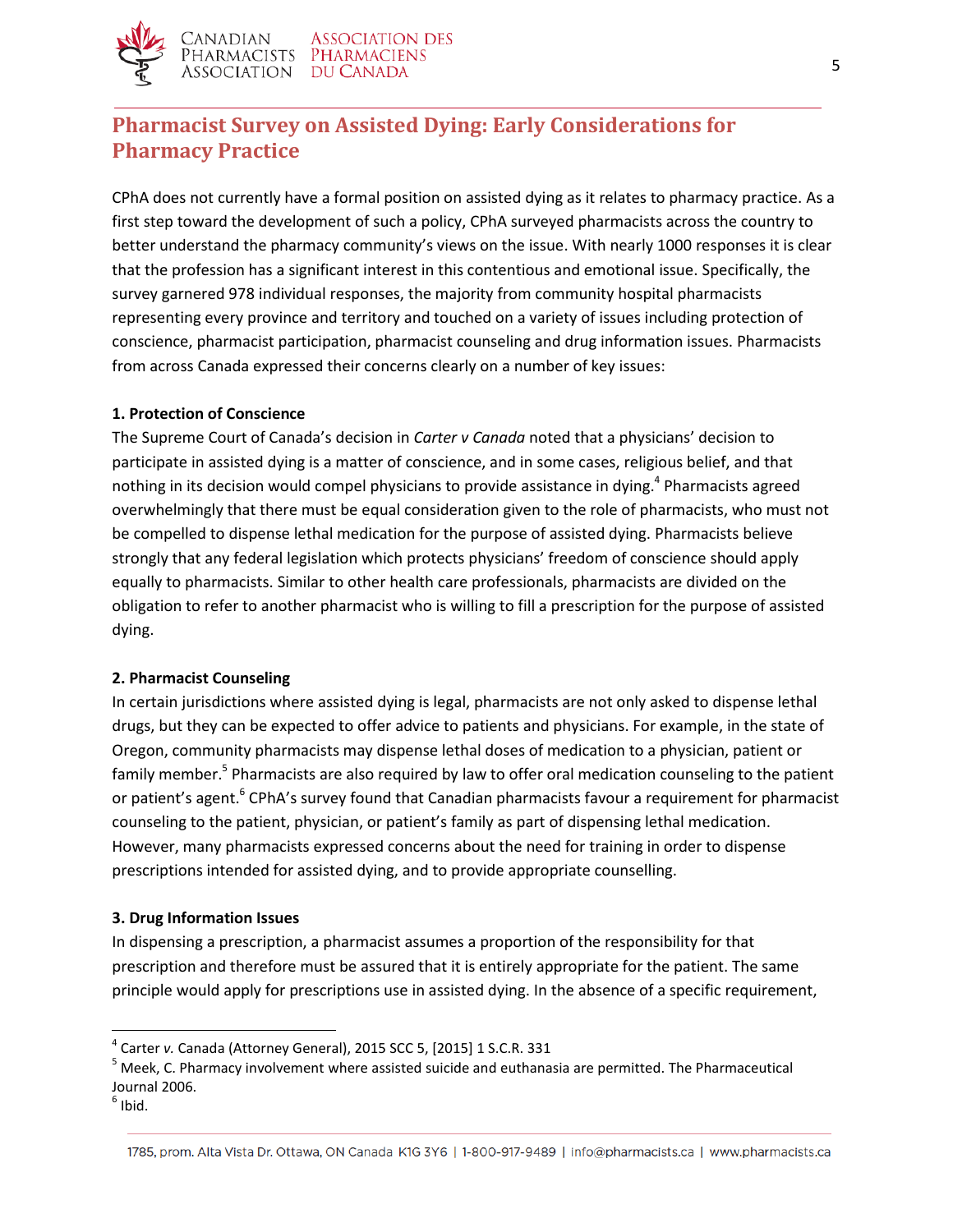

pharmacists may not be privy to certain aspects of the doctor/patient relationship which plays an essential role in the end-of-life decision process. Given that there are currently no medications that are uniquely indicated for physician-assisted suicide, and that dispensing pharmacists may be unaware of the intended purpose of a prescription, pharmacists strongly agree that they should have full access to the patient's diagnosis and care plan when filling prescriptions intended for the purpose of assisted dying.

## **4. Additional Considerations**

Pharmacists volunteered a number of additional considerations in addition to the questions posed by the survey:

- Pharmacists expressed concern that they presently lack the training to dispense prescriptions for lethal medication and provide appropriate counseling.
- Pharmacists highlighted the need to consider the unique practice environments of hospital and community pharmacists.
- Pharmacists expressed concerns about limiting liability associated with their participation in assisted dying.
- Pharmacists were divided on whether or not a requirement to refer is adequate protection for those who object to participate for reasons of conscience.

## <span id="page-5-0"></span>**Next Steps**

CPhA has convened an Assisted Dying Policy Working Group develop a formal policy and framework on the role of pharmacists within assisted dying. A final submission will be made to the Joint Committee shortly.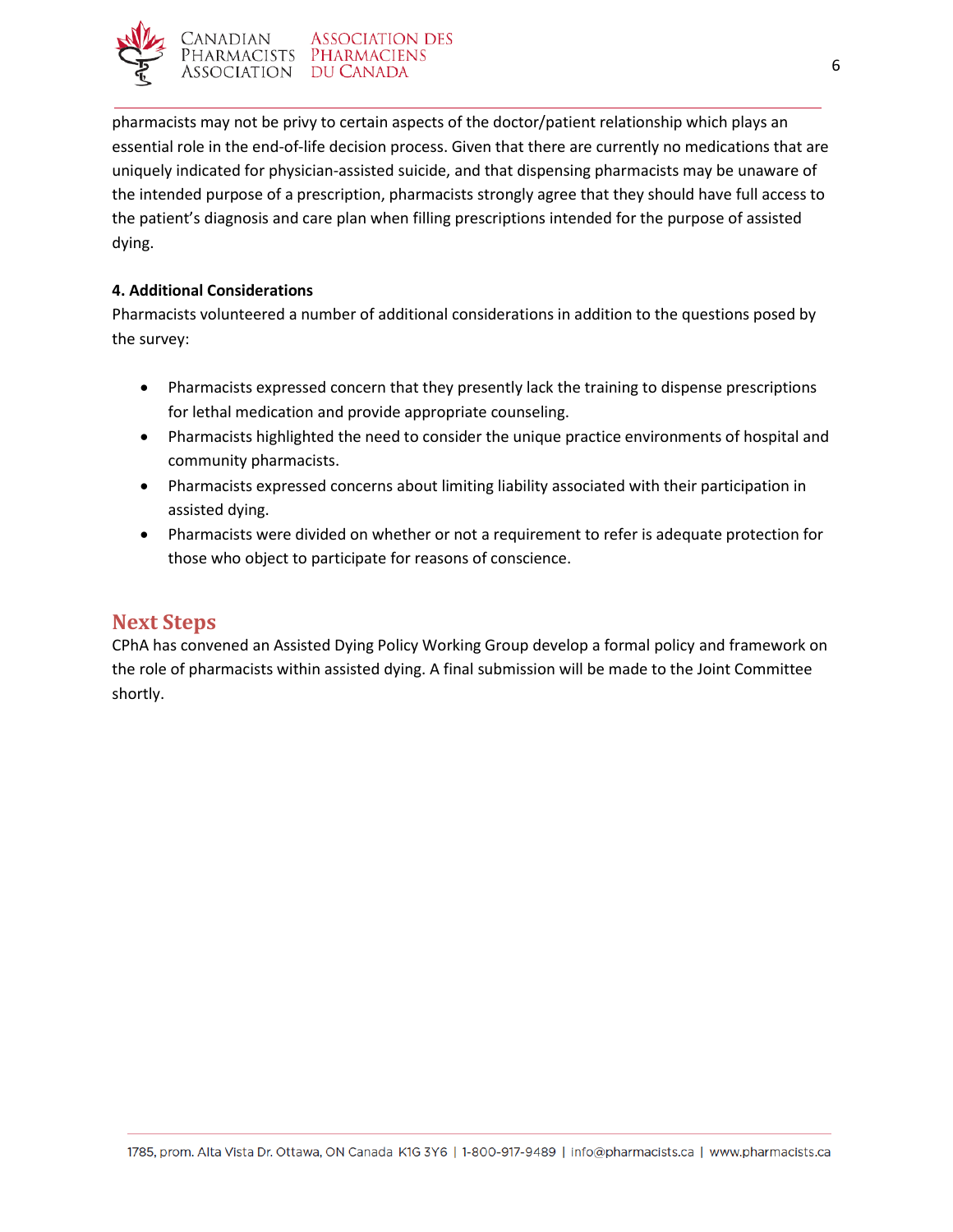

# <span id="page-6-0"></span>**Appendix 1: Pharmacy involvement where assisted suicide and euthanasia are permitted**

## *The Netherlands*

The Dutch Termination of Life on Request and Assisted Suicide (Review Procedures) Act, which came into force in 2002, codified requirements that have evolved in case law and medical ethics since 1973 and defines the conditions that doctors must satisfy in order to perform euthanasia or PAS without prosecution. For example, doctors must be satisfied that the patient has made a voluntary and considered request, and be satisfied the patient's suffering is unbearable and there is no prospect of improvement. The doctor must also consult a colleague who has seen the patient.

Under the Act, an advance directive counts as a well-considered request for euthanasia, meaning that treatment can be withdrawn from a patient who is unable to consent. The Act does not cover neonates but, with additional safeguards, the law is not limited to adults and the patient does not have to be terminally ill.

**Pharmacy practice and Dutch law** Research shows that most pharmacists in the Netherlands are directly affected by PAS or euthanasia. Results of a survey published in 2000 show that 78%of community pharmacies had received at least one request to dispense drugs for euthanasia or PAS in the years 1991–93 and 11% received between six and 10 requests. The same research found that 88% of the hospital pharmacies received at least one request in 1993[.](http://www.pharmaceutical-journal.com/opinion/comment/pharmacy-involvement-where-assisted-suicide-and-euthanasia-are-permitted/10002638.article#ref) $<sup>1</sup>$ </sup>

Despite pharmacists' involvement, the Act does not explicitly refer to their role. In fact, if a doctor is prosecuted for illegal euthanasia, under normal circumstances, the pharmacist who supplied the drugs would not be prosecuted. The pharmaceutical inspectorate holds the position that although the pharmacist and doctor should discuss the prescription, the pharmacist does not have to investigate whether the doctor is conforming to legal requirements.

The Royal Dutch Pharmaceutical Society (KNMP) has issued guidance for pharmacists on dispensing drugs for euthanasia and PAS. These state, for example, that pharmacists have a right to refuse to dispense. Practice protocols in hospitals and the community setting also exist for co-operation between pharmacists and doctors. One local protocol has made standard packages of drugs available (an intravenous one for performing euthanasia and an oral one for performing assisted suicide) and detailed technical guidelines exist on the drugs that should be used for the purposes of euthanasia and PAS.

Despite these efforts to ensure best practice there is some research to show that doctors do not always adhere to KNMP guidance on administration. One study published in 1992 found that doctors sometimes used inappropriate drugs (for example, a combination of morphine and brallobarbital or insulin) or dosages that were too low. Sometimes drugs were administered in inappropriate ways (for example, rectally or subcutaneously). In 12 per cent of cases there were complications such as the drug not leading to death or doing so too slowly.<sup>[2](http://www.pharmaceutical-journal.com/opinion/comment/pharmacy-involvement-where-assisted-suicide-and-euthanasia-are-permitted/10002638.article#ref)</sup> Four years on from the introduction of the Act, Royal Dutch Medical Association says that its focus of policy development is now on the improvement of the quality of medical decision-making in cases of euthanasia and assisted suicide.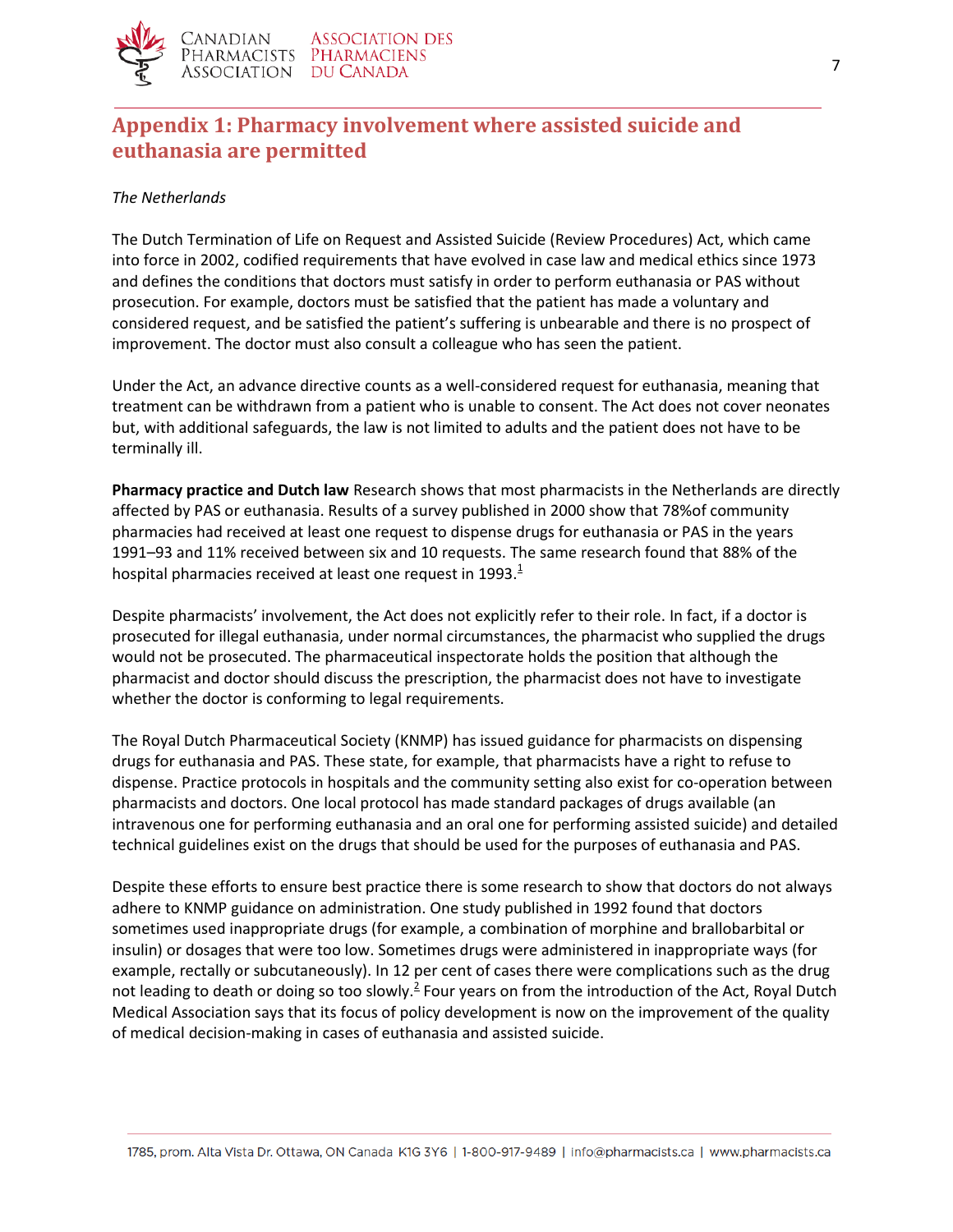

There is also evidence to show that the role pharmacists play in reality is often different to the role that is defined in the professional guidance. The KNMP guidelines state that written requests for drugs for euthanasia must comply with requirements for opioid drug prescriptions, yet one study has found that more than 40 per cent of requests that are dispensed by community and hospital pharmacists do not comply.

The KNMP guidelines also state that requests from doctors must be made in writing and pharmacy technicians should not be involved. But this study also found that 26 per cent of honoured requests were not made in writing (to community pharmacists) and pharmacy technicians were involved in 6 per cent of cases in the community and 31 per cent of cases in hospitals[.](http://www.pharmaceutical-journal.com/opinion/comment/pharmacy-involvement-where-assisted-suicide-and-euthanasia-are-permitted/10002638.article#ref) $<sup>1</sup>$ </sup>

#### *Switzerland*

The Swiss penal code states that a person who assists someone else to commit suicide will only be punished if that person is motivated by self-interest. This is the legal basis for PAS. However, this penal code provision is qualified by a number of other laws that impact on a physician's ability to assist a suicide. For example, the civil code states that if a person lacks capacity then his or her request for PAS has no legal validity. Furthermore, under the Swiss penal code, euthanasia remains a crime.

**Pharmacy practice and Swiss law** Pharmacists in Switzerland are rarely involved in PAS for three reasons. First, it is estimated that the number of physician-assisted deaths amounts to only 0.2 per cent of all deaths. Secondly, most PAS cases are carried out by voluntary organisations such as EXIT. These organisations offer services to people who want to commit suicide including facilities where the suicide can take place. Although the Swiss Academy of Medical Sciences has set out strict guidance for doctors on PAS, most suicides are not directly supervised by doctors. Lastly, according to the Swiss Law on Pharmaceutical Products, pharmacists cannot dispense drugs that may result in death. The one exception to that general rule permits the prescription of lethal barbiturates to relieve pain. This means that pharmacists who work with doctors in institutions such as hospitals and hospices can dispense barbiturates according to strict end-of-life protocols.

Pharmacists are not mentioned in the various relevant laws that make PAS legal in Switzerland and the Swiss Association of Pharmacists (SAP) has not issued any guidance to the profession about PAS. SAP says, however, that local protocols between doctors and pharmacists probably exist. Pharmacists who ask the association for advice when they receive prescriptions for drugs that may be lethal are advised not to dispense because they cannot check whether the patient is terminally ill or has legal capacity.

Pharmacists have no right to a conscience clause. On the contrary, they must dispense products requested in a prescription unless they suspect that the prescription may result in the death of a patient.

#### *Belgium*

Belgium's Euthanasia Act of May 2002 is similar to the one in place in the Netherlands and details how doctors can perform euthanasia without being prosecuted. The Belgian Act differs from the law in the Netherlands (and that in place in Oregon and Switzerland) because PAS remains illegal.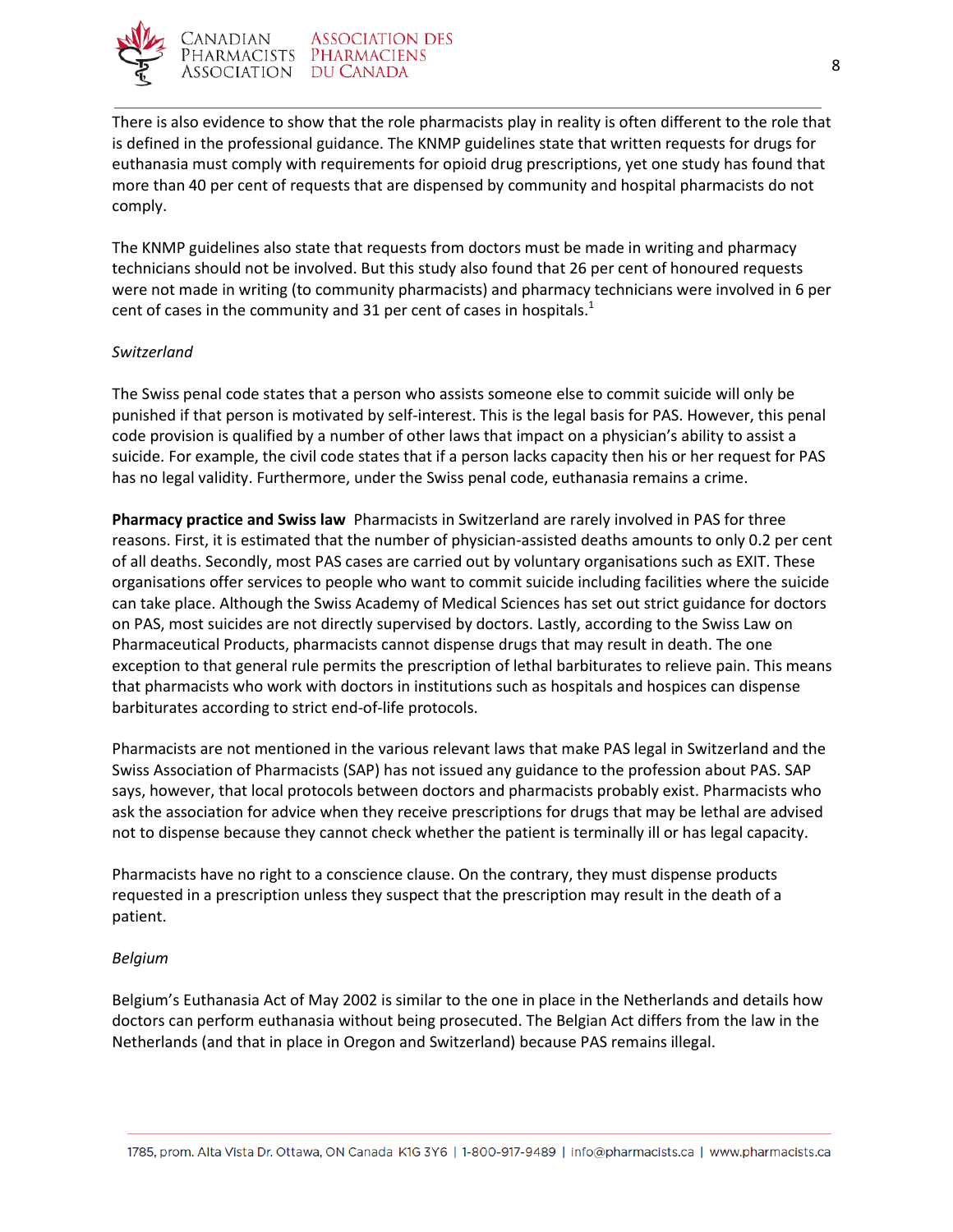

**Pharmacy practice and Belgian law** As in the Netherlands, many pharmacists in Belgium are directly affected by the legislation. Officially, PAS or euthanasia accounted for 0.6 per cent of all deaths in 2004. A study in 1998, however, looked at 1,925 deaths and the authors concluded that 1.3 per cent of all deaths in the country occurred as a result of PAS or euthanasia. It is predicted that the official figure of 0.6 per cent will rise sharply as more doctors comply with the new law. $\frac{3}{2}$  $\frac{3}{2}$  $\frac{3}{2}$ 

Pharmacists in Belgium are given good protection from prosecution. Revisions to the law on euthanasia in 2004 state that the pharmacist who dispenses a lethal drug does not commit any offence if the doctor states on the prescription that he or she is acting in accordance with the law. The pharmacist must deliver the drugs for euthanasia in person to the requesting doctor.

The Belgian Pharmaceutical Association (APB) has finalised guidance for pharmacists on the Euthanasia Act and this describes in detail how drugs for euthanasia should be prescribed, delivered, administered and returned if they are not used. It also includes information on how the products should be ordered and priced.

Prescriptions must make the intended use of the drug clear. This gives pharmacists the opportunity to refuse to participate and that right is legally protected. If the pharmacist is suspicious that the intended use of a prescription is for euthanasia, but the prescription does not make this clear, then the pharmacist can refuse to dispense. Many hospitals also have their own protocols and guidance for euthanasia.

Since the Euthanasia Act is still very recent it is difficult to know if Belgian pharmacists are deviating from their own guidelines. The APB, however, states that the current law is strictly observed.

## *Oregon*

Under the Oregon Death with Dignity Act that came into force in 1997 a physician can help a patient commit suicide without fear of prosecution as long as strict conditions are met. For example, patients must make one written request to die (signed in front of two witnesses) and two oral requests to die separated by at least 15 days, and two doctors must independently judge that the patient has six months or less to live and determine whether the patient is capable. The Act legalises PAS, but prohibits euthanasia and any lethal drugs that are prescribed must be self-administered. Those eligible must be 18 years of age or older, capable, be a resident of Oregon and have a terminal disease (this must be incurable and irreversible and expected to lead to death within six months).

**Pharmacy practice and Oregon law** Any pharmacist can receive a prescription for a lethal drug but, in reality, only a small number are asked to dispense as PAS accounts for less than 0.1 per cent of all deaths in the state.

In 1999 the Act was amended to ensure that pharmacists are told about the intended use of the drug and physicians and pharmacists are under no obligation to take part. PAS is monitored by the Oregon Department of Human Services through a system of physician and pharmacist compliance reports, death certificate reviews and follow-up interviews. Pharmacists and physicians must take part in the official reporting procedure if they honour a PAS request.